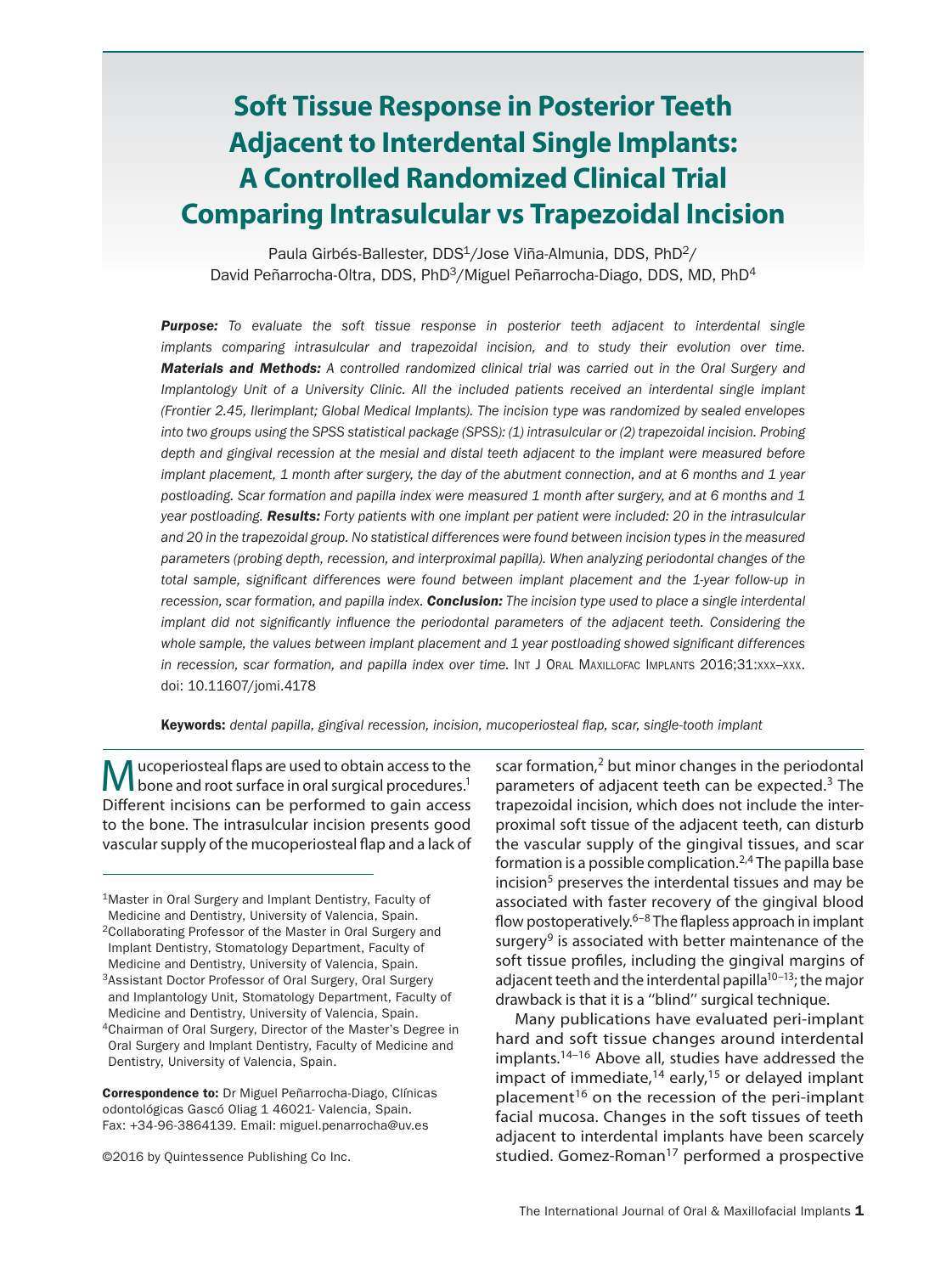study to determine the influence of the surgical flap used during single implant placement on peri-implant interproximal crestal bone loss. The present author observed that the use of a trapezoidal flap (without reaching the interproximal soft tissue) yielded less interproximal bone loss and prevented the possible loss of papilla, in comparison with a flap including papillae. However, none of these studies were focused on the effect of implant surgeries on the soft tissues changes of adjacent teeth. Emecen-Huja et al<sup>18</sup> compared periimplant soft tissue healing and periodontal healing in adjacent teeth, following single implant placement using intrasulcular incision. The observed differences suggest that peri-implant tissues, compared with periodontal tissues, represent a higher pro-inflammatory state, but no differences were found in clinical parameters. Moreover, clinical prospective controlled studies are recommended to compare soft tissue outcomes between different incision types.<sup>3</sup>

The aim of this randomized controlled clinical trial (RCT) was to evaluate the soft tissue response in posterior teeth adjacent to interdental single implants placed using intrasulcular or trapezoidal incision, and to analyze soft tissue changes over time.

The null hypothesis was that the incision type in implant surgery does not have any effect on soft tissue response.

The article was written following the CONSORT statement for improving the quality of RCTs.<sup>19</sup>

# MATERIALS AND METHODS

### Study Design and Patient Selection

A controlled randomized clinical trial was carried out in the Oral Surgery and Implantology Unit of a University Clinic. The study design was approved by the local ethics committee (Reference number: H1359714956078), and performed following the principles of the Declaration of Helsinki. All patients were required to sign an informed consent form to participate in the study.

The following inclusion criteria were used: *(1)* single posterior edentulous area with at least 8 mm of mesiodistal space; *(2)* healthy adjacent teeth (not supporting fixed prostheses and without periodontal alterations); *(3)* keratinized mucosa width of at least 3 mm; *(4)* indication of implant not requiring simultaneous bone regeneration techniques; *(5)* full-mouth plaque and full-mouth bleeding scores < 25%; *(6)* nonsmoking or smoking  $\leq 10$  cigarettes/day (all pipe or cigar smokers were excluded); and *(7)* follow-up of 1 year after implant loading. The exclusion criteria were: *(1)* implants placed closer than 2 mm to adjacent teeth; *(2)* systemic diseases contraindicating surgery; and *(3)* sites with acute infection.

### Randomization

Random assignment of the patients to the groups was performed according to computer-generated randomization tables. A permuted block randomization approach was used to prepare the randomization tables to avoid imbalance between the two incisions. Assignment was performed using sealed envelopes. Participants were informed about the different incisions, but blinded to the assignment.

### Surgical and Restorative Treatment

All patients in the study underwent a tartrectomy 3 weeks before the implant surgery. Delayed implant placement was performed. All implants (Frontier 2.45, Ilerimplant; Global Medical Implants) were placed using the same surgical protocol under local anesthesia with 4% articaine with epinephrine 1:100,000.

At this point, an assistant was asked to open a randomization envelope, and the assigned incision technique was revealed and performed accordingly:

- Group A, intrasulcular incision: A crestal incision was performed in the attached mucosa of the edentulous area, including the sulcus of the adjacent teeth, without release incisions (Figs 1a and 1b).
- Group B, trapezoidal incision: A crestal incision was performed in the attached mucosa of the edentulous area without reaching the interproximal soft tissue surrounding adjacent teeth and making two release incisions. The distance from the midcrestal incision to the interproximal aspect of the adjacent teeth was approximately 1.5 to 2 mm (Figs 2a and 2b).

After the incision, a full-thickness mucoperiosteal flap was raised. Implants were placed according to a nonsubmerged approach, and then the flap was sutured with 4/0 silk sutures. Soft tissues were just replaced and sutured around the healing abutments. Only cases without a bone regeneration procedure were treated, so no advance flaps were needed. Perioperative antibiotic prophylaxis was initiated 2 hours prior to surgery and maintained for 3 days postsurgery (amoxicillin 1 g, twice a day, orally).<sup>15</sup> Patients were prescribed ibuprofen 600 mg tablets, when necessary, and were instructed to rinse with 0.12% chlorhexidine digluconate for 1 minute, twice a day for 2 weeks. No provisionalization was performed. It was considered that this may influence periodontal parameters and that it was not necessary since cases belonged to the posterior region. Sutures were removed 1 week after surgery. After a healing period of 12 weeks, singletooth screw-retained porcelain restorations were loaded.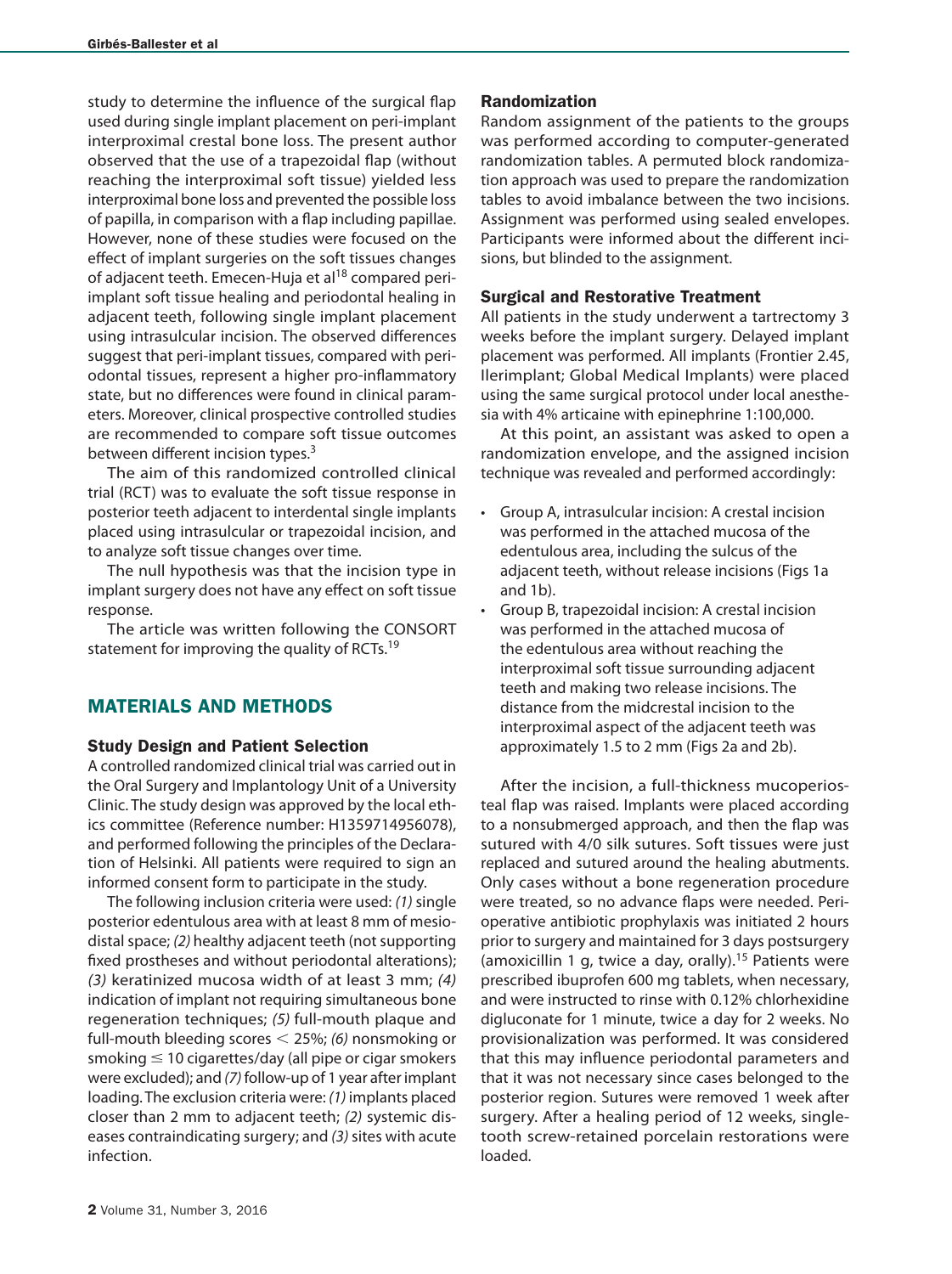Fig 1a *(top left)* Picture representing the buccal view of the intrasulcular incision.

Fig 1b *(bottom left)* Occlusal view of the intrasulcular incision.

Fig 2a *(top right)* Picture representing the buccal view of the trapezoidal incision.

Fig 2b *(bottom right)* Occlusal view of the trapezoidal incision.





### Data Recording and Follow-up Examinations

Patients were followed for a period of 1 year after prosthetic rehabilitation. Because bacteria or their products may cause chronic inflammation, every patient received professional oral hygiene every 3 months to prevent eventual bias caused by differing hygiene levels.20 All data collection was made by a blinded single trained clinician, different from the surgeon, following a preestablished protocol.

The following parameters were assessed before implant placement, 1 month after surgery, the day of the abutment connection, and at 6 months and 1 year after implant loading:

- Probing depth (PD): A periodontal probe (Colorvue Tip, Hu-Friedy) was used to measure the PD to the nearest 0.5 mm at the mesial, medial, and distal vestibular area.
- Recession: distance from the gingival margin to the cementoenamel junction was measured to the nearest 0.5 mm (negative values for sites with exposed root surface), at the vestibular area.

The following parameters were also measured at 1 month, 6 months, and 1 year after surgery:

• Scar formation: Digital clinical photographs were used to evaluate the scar formation at the release incisions. The photographs were taken with 1:1 magnification, perpendicular to the buccal surface of the single-tooth implant crown and including at least one adjacent tooth on each side, using a Nikon D90 digital camera (Nikon) with macro lens and ring flash. Photographs were transferred to a computer, enlarged to 8  $\times$  6 cm, and analyzed using software (Microsoft Office PowerPoint 2010, Microsoft). Scars were classified from more to less esthetic with the following grades: *(0)* no visible scar, *(1)* partially visible scar, and *(2)* clearly visible scar. This variable was only evaluated in the trapezoidal incision group. A photographic example of the different scores of this scar classification is shown in Figs 3a to 3c.

Papilla index (PI): Scores from 0 to 4 were assigned depending on the degree of papilla filling the embrasure (absent, < 50%, > 50%, complete and overgrowth, respectively) as described by Jemt.<sup>21</sup>

### Statistical Analysis

Continuous variables were described by the number of observations (n), minimum, median, maximum, mean, and standard deviation (SD) values and discrete variables by frequencies and percentages. Within-group and between-group comparisons were calculated using nonparametric statistics (Wilcoxon signed-rank and Mann-Whitney *U* test, respectively),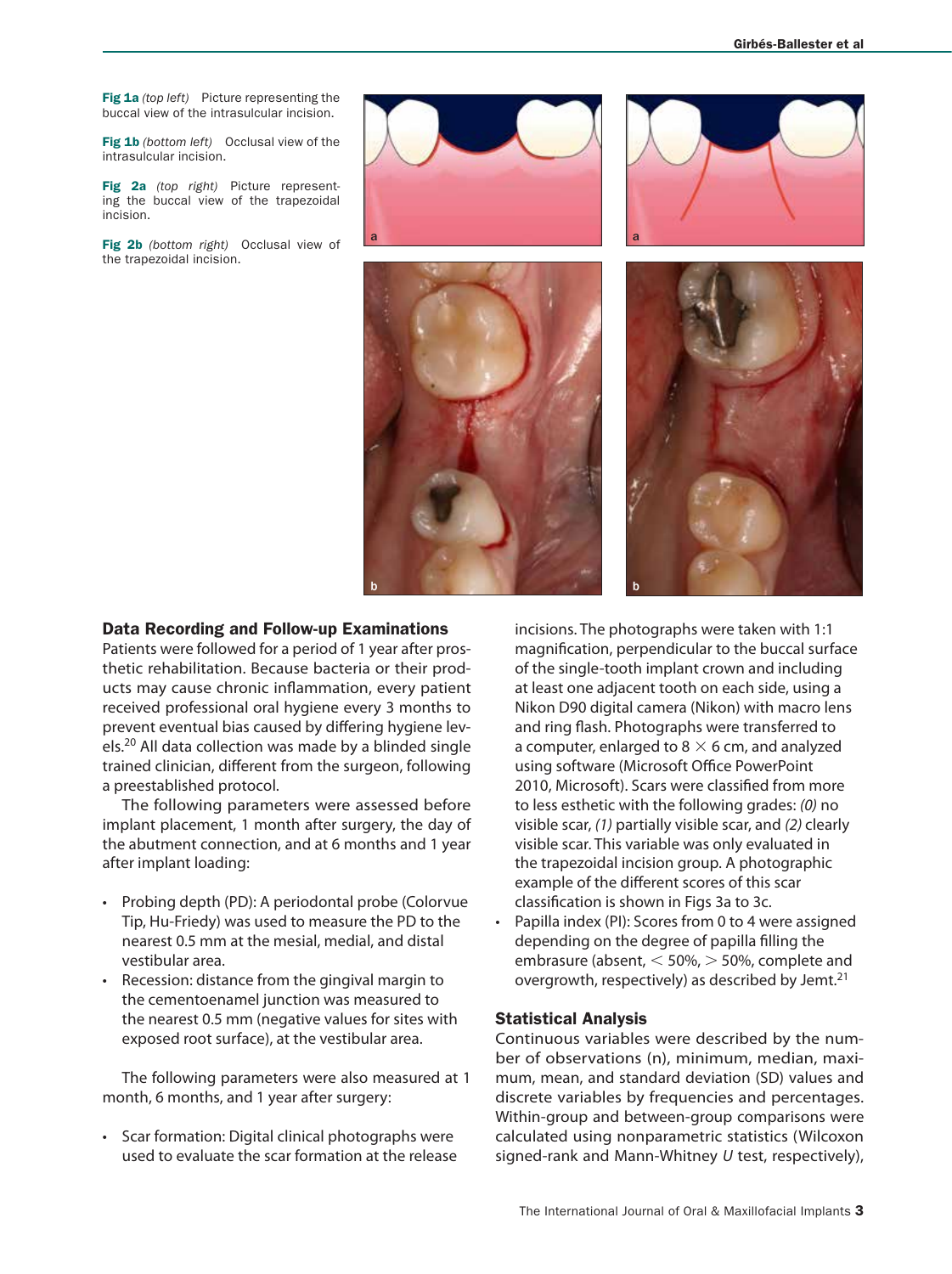

Fig 3a Patient example with no visible scar after 1 year postloading (Grade 0).



Fig 3b Patient example with partially visible scar after 1 year postloading (Grade 1).



Fig 3c Patient example with clearly visible scar after 1 year postloading (Grade 2).



using SPSS version 18.0.0 (IBM). A Fisher exact test was also used to check homogeneity between groups by sex and smoking. A two-sided *P* value of *P* < .05 was considered to be statistically significant.

The periodontal parameters analyzed were then evaluated after stratification, dental arch (maxilla or mandible), patient's smoking habit, and gingival biotype (thin or thick tissue) measured with a periodontal probe.<sup>22</sup>

# RESULTS

During the study period, 42 patients were screened for inclusion, and 40 patients participated in the study. Two patients were excluded for not meeting the inclusion criteria: two patients smoked  $>$  10 cigarettes/day.

No dropouts occurred during the observation period (Fig 4).

A total of 40 patients (18 men and 22 women, mean age of 47 years with a range of 19 to 80 years) were treated with 40 implants: 20 patients using the intrasulcular incision and 20 patients with the trapezoidal incision. 23 implants were placed in the mandible and 17 in the maxilla. Thirty-one patients were nonsmokers, and nine were smokers of  $\leq 10$  cigarettes per day. No statistically significant differences were found between the groups regarding sex, age, and smoking habit.

All surgical interventions and postoperative healing periods elapsed without any serious complications or side effects. In the first postoperative day, some patients reported moderate swelling without pain. After 1 week, no inflammation was detectable.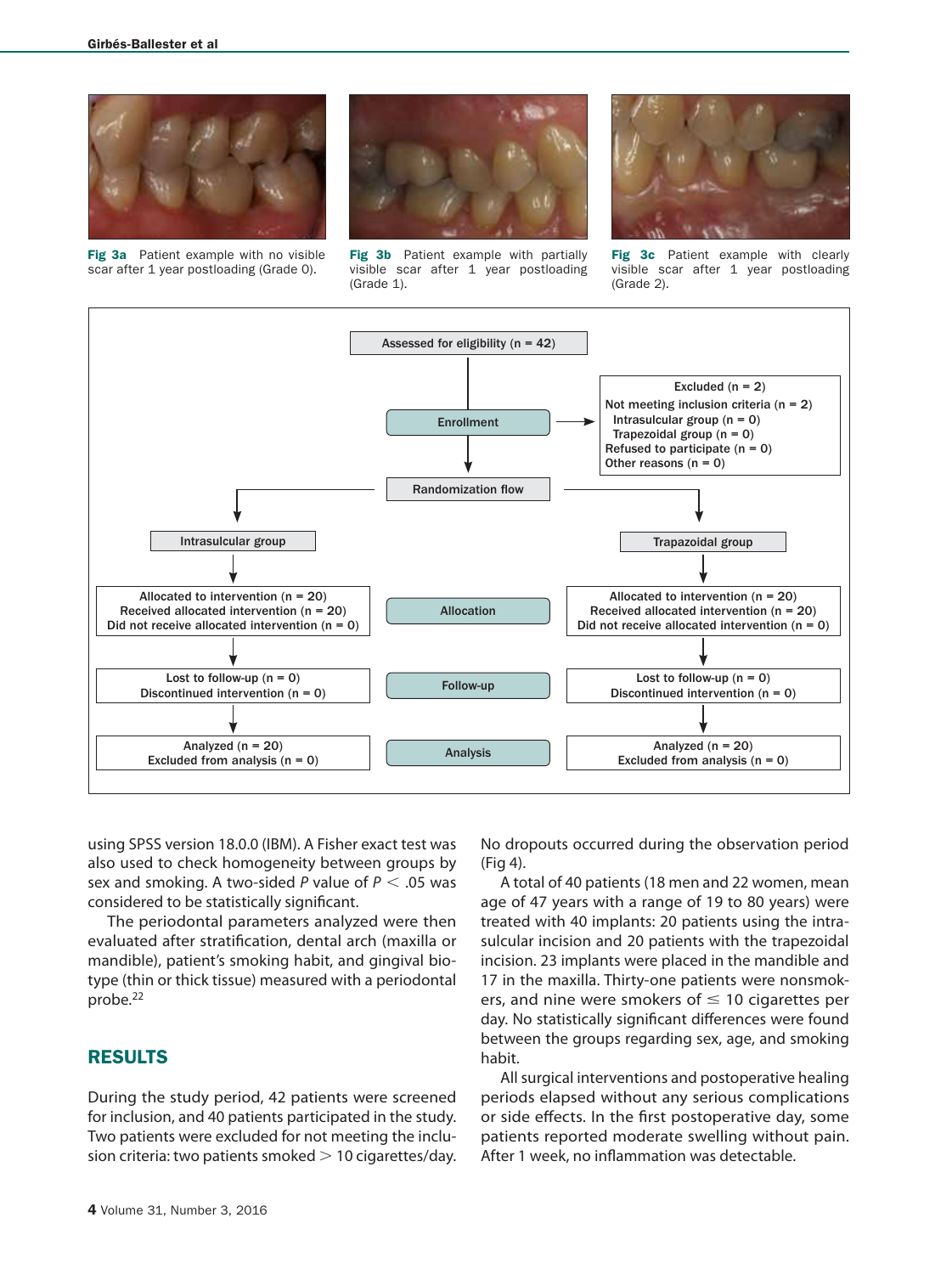|                             | <b>Undiges Over three in Aujacent Teeth</b> |                                    |                                              |                                    |                                    |                                              |  |  |  |  |
|-----------------------------|---------------------------------------------|------------------------------------|----------------------------------------------|------------------------------------|------------------------------------|----------------------------------------------|--|--|--|--|
|                             |                                             | <b>Mesial teeth</b>                |                                              |                                    | <b>Distal teeth</b>                |                                              |  |  |  |  |
|                             | <b>Presurgery</b>                           | 1y<br>postloading                  | <b>Change from</b><br>presurgery<br>to $1 y$ | <b>Presurgery</b>                  | 1y<br>postloading                  | <b>Change from</b><br>presurgery<br>to $1 y$ |  |  |  |  |
| Intrasulcular incision      |                                             |                                    |                                              |                                    |                                    |                                              |  |  |  |  |
| No.                         | 20                                          | 20                                 | 20                                           | 20                                 | 20                                 | 20                                           |  |  |  |  |
| Mean $\pm$ SD (range)       | $1.80 \pm 0.52$<br>$(1.00 - 3.00)$          | $1.80 \pm 0.70$<br>$(1.00 - 3.00)$ | $0.00 \pm 0.73$<br>$(-1.00 - 1.00)$          | $2.25 \pm 1.02$<br>$(1.00 - 4.00)$ | $2.20 \pm 0.89$<br>$(1.00 - 4.00)$ | $0.05 \pm 0.76$<br>$(-1.00 - 2.00)$          |  |  |  |  |
| Median                      | 2.00                                        | 2.00                               | 0.00                                         | 2.00                               | 2.00                               | 0.00                                         |  |  |  |  |
| <b>Trapezoidal incision</b> |                                             |                                    |                                              |                                    |                                    |                                              |  |  |  |  |
| No.                         | 20                                          | 20                                 | 20                                           | 20                                 | 20                                 | 20                                           |  |  |  |  |
| Mean $\pm$ SD (range)       | $1.60 \pm 0.60$<br>$(1.00 - 3.00)$          | $1.75 \pm 0.55$<br>$(1.00 - 3.00)$ | $-0.15 \pm 0.67$<br>$(-2.00 - 1.00)$         | $1.95 \pm 0.69$<br>$(1.00 - 3.00)$ | $2.10 \pm 1.02$<br>$(1.00 - 5.00)$ | $-0.15 \pm 1.18$<br>$(-3.00 - 2.00)$         |  |  |  |  |
| Median                      | 2.00                                        | 2.00                               | 0.00                                         | 2.00                               | 2.001                              | 0.001                                        |  |  |  |  |
| <b>Total</b>                |                                             |                                    |                                              |                                    |                                    |                                              |  |  |  |  |
| No.                         | 40                                          | 40                                 | 40                                           | 40                                 | 40                                 | 40                                           |  |  |  |  |
| Mean $\pm$ SD (range)       | $1.70 \pm 0.56$<br>$(1.00 - 3.00)$          | $1.78 \pm 0.62$<br>$(1.00 - 3.00)$ | $-0.08 \pm 0.69$<br>$(-2.00 - 1.00)$         | $2.10 \pm 0.87$<br>$(1.00 - 4.00)$ | $2.15 \pm 0.95$<br>$(1.00 - 5.00)$ | $-0.05 \pm 0.99$<br>$(-3.00 - 2.00)$         |  |  |  |  |
| Median                      | 2.00                                        | 2.00                               | 0.00                                         | 2.00                               | 2.00                               | 0.00                                         |  |  |  |  |

### Table 1 Probing Depth Changes by Treatment Group (Intrasulcular vs Trapezoidal Incision) and PD Changes Over time in Adjacent Teeth

## Probing Depth

A mean PD of 0 mm in mesial teeth and mean decrease of 0.05 mm in distal teeth in the intrasulcular group and a mean increase of 0.15 mm in mesial and distal teeth in the trapezoidal group were observed. No significant differences were found between incision type (*P* > .05, Mann-Whitney *U* test). Table 1 shows PD changes in adjacent teeth by treatment group.

Considering the whole sample, no significant differences were observed over time (*P* > .05, Wilcoxon signed-rank test). At the 1-year follow-up, a mean PD increase of 0.08 mm and 0.05 mm in both mesial and distal teeth were observed (Table 1).

No significant differences in PD changes over time were found between the mandible and the maxilla, and between smokers and nonsmokers. A mean increase in PD of 0.04 mm and 0.22 mm (in mesial and distal teeth) in thin biotypes, and a mean increase of 0.12 mm and a mean decrease of 0.18 mm (in mesial and distal teeth) in thick biotypes were observed. This difference was statistically significant (*P* < .05, Mann-Whitney *U* test). These results are reported in Table 2.

### Recession

A mean increase of 0.63 mm and 0.38 mm in mesial and distal teeth and a mean increase of 0.53 mm in mesial teeth and a mean decrease of 0.05 mm in distal teeth were observed in the intrasulcular and trapezoidal groups, respectively. At the 1-year follow-up, the differences were not statistically significant (*P* > .05, Mann-Whitney *U* test). These results are detailed in Table 3.

After 1 year of observation, the mean recession of the total sample was 0.58 mm in mesial teeth and 0.16 mm in distal teeth. This recession was statistically significant in mesial teeth (*P* < .05, Wilcoxon signed-rank test). These results are described in Table 3.

No significant differences in recession were found between the mandible and the maxilla in mesial and distal teeth, smokers and nonsmokers, and between thin and thick biotype (*P* > .05, Mann-Whitney *U* test). The statistical results for recession considering stratification are detailed in Table 4.

### Scar Formation

One month after implant surgery, none of the mesial and distal release incisions were classified as "no visible scar," 10% of the mesial and 15% of the distal release incisions as "partially visible scar," and 90% of the mesial and 85% of the distal release incisions as "clearly visible scar." One year postloading, 50% of the mesial and 45% of the distal release incisions were classified as "no visible scar," 45% of the mesial and 45% of the distal release incisions as "partially visible scar," and 5% of the mesial and 10% of the distal release incisions as "clearly visible scar." Of the 18 mesial release incisions categorized as "clearly visible scar" at 1 month after surgery, one remained within these categories at 1 year postloading. Of the 17 distal release incisions categorized as "clearly visible scar" at baseline, two remained in these categories at the 1-year follow-up visit. Significant reductions in scar formation were observed over time with the trapezoidal incision both in mesial and distal release incisions (*P* < .05, Wilcoxon signed-rank test; Table 5).

There were significant differences in scar formation between dental arches in mesial teeth (*P* < .05, Mann-Whitney *U* test). The proportions of "no visible scar" at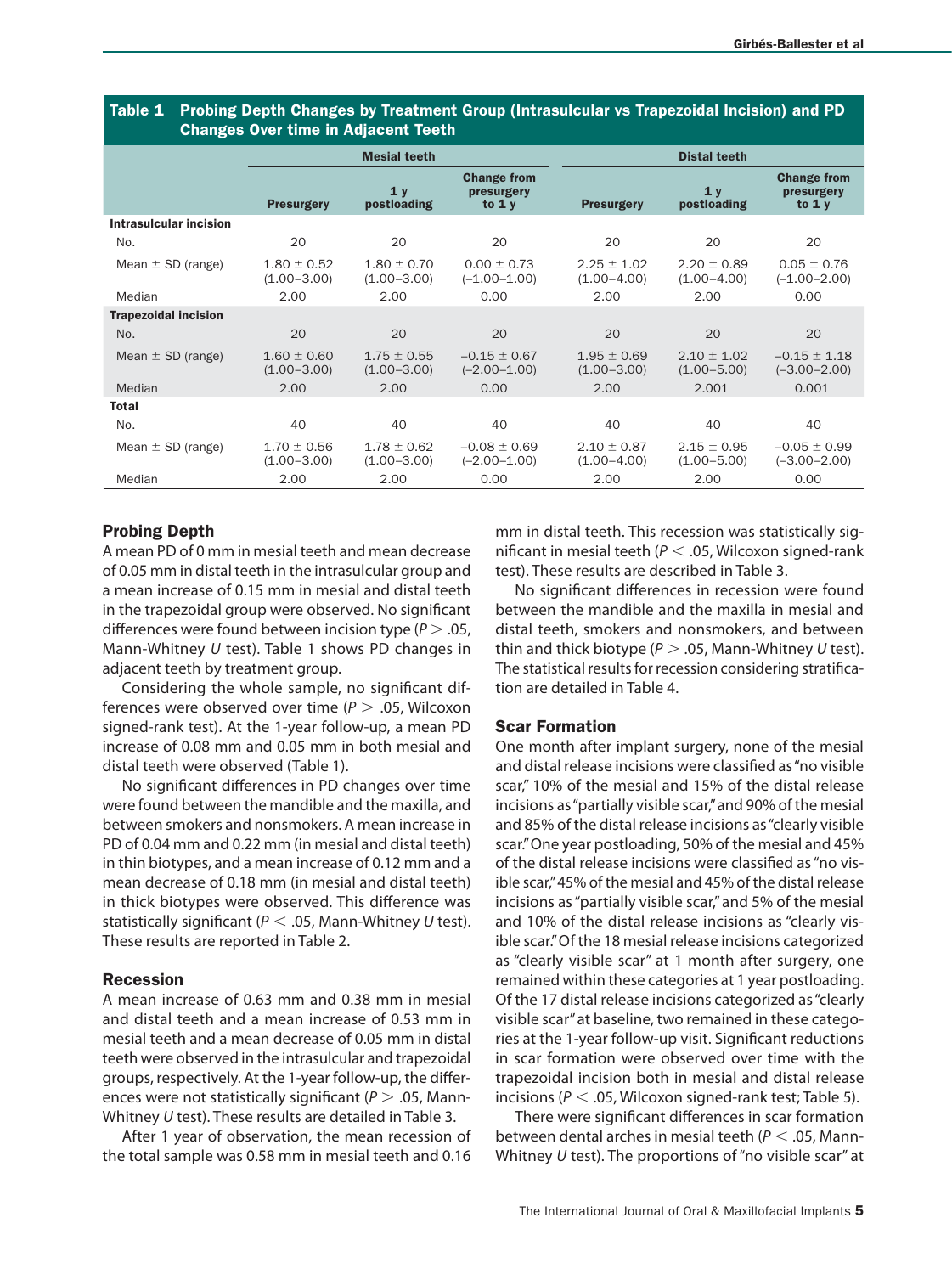| Probing Depth Changes by Dental Arch, Patient's Smoking Habit, and Gingival Biotype<br>Table 2 |                                    |                                    |                                         |                                    |                                    |                                         |  |  |  |  |
|------------------------------------------------------------------------------------------------|------------------------------------|------------------------------------|-----------------------------------------|------------------------------------|------------------------------------|-----------------------------------------|--|--|--|--|
|                                                                                                |                                    | <b>Mesial teeth</b>                |                                         |                                    | <b>Distal teeth</b>                |                                         |  |  |  |  |
|                                                                                                | <b>Presurgery</b>                  | 1 <sub>v</sub><br>postloading      | <b>Change from</b><br>presurgery to 1 y | <b>Presurgery</b>                  | 1 <sub>v</sub><br>postloading      | <b>Change from</b><br>presurgery to 1 y |  |  |  |  |
| <b>Mandible</b>                                                                                |                                    |                                    |                                         |                                    |                                    |                                         |  |  |  |  |
| No.                                                                                            | 23                                 | 23                                 | 23                                      | 23                                 | 23                                 | 23                                      |  |  |  |  |
| Mean $\pm$ SD (range)                                                                          | $1.57 \pm 0.66$<br>$(1.00 - 3.00)$ | $1.65 \pm 0.65$<br>$(1.00 - 3.00)$ | $-0.09 \pm 0.73$<br>$(-2.00 - 1.00)$    | $2.17 \pm 0.89$<br>$(1.00 - 4.00)$ | $2.00 \pm 0.85$<br>$(1.00 - 4.00)$ | $0.17 \pm 0.89$<br>$(-2.00 - 2.00)$     |  |  |  |  |
| Median                                                                                         | 1.00                               | 2.00                               | 0.00                                    | 2.00                               | 2.00                               | 0.00                                    |  |  |  |  |
| <b>Maxilla</b>                                                                                 |                                    |                                    |                                         |                                    |                                    |                                         |  |  |  |  |
| No.                                                                                            | 17                                 | 17                                 | 17                                      | 17                                 | 17                                 | 17                                      |  |  |  |  |
| Mean± SD (range)                                                                               | $1.88 \pm 0.33$<br>$(1.00 - 2.00)$ | $1.94 \pm 0.56$<br>$(1.00 - 3.00)$ | $-0.06 \pm 0.66$<br>$(-1.00 - 1.00)$    | $2.00 \pm 0.87$<br>$(1.00 - 4.00)$ | $2.35 \pm 1.06$<br>$(1.00 - 5.00)$ | $-0.35 \pm 1.06$<br>$(-3.00 - 2.00)$    |  |  |  |  |
| Standard deviation                                                                             |                                    |                                    |                                         |                                    |                                    |                                         |  |  |  |  |
| Minimum                                                                                        |                                    |                                    |                                         |                                    |                                    |                                         |  |  |  |  |
| Maximum                                                                                        |                                    |                                    |                                         |                                    |                                    |                                         |  |  |  |  |
| Median                                                                                         | 2.00                               | 2.00                               | 0.00                                    | 2.00                               | 2.00                               | 0.00                                    |  |  |  |  |
| <b>Nonsmoker</b>                                                                               |                                    |                                    |                                         |                                    |                                    |                                         |  |  |  |  |
| No.                                                                                            | 31                                 | 31                                 | 31                                      | 31                                 | 31                                 | 31                                      |  |  |  |  |
| Mean $\pm$ SD (range)                                                                          | $1.74 \pm 0.58$<br>$(1.00 - 3.00)$ | $1.90 \pm 0.60$<br>$(1.00 - 3.00)$ | $-0.16 \pm 0.69$<br>$(-2.00 - 1.00)$    | $2.06 \pm 0.85$<br>$(1.00 - 4.00)$ | $2.10 \pm 0.98$<br>$(1.00 - 5.00)$ | $-0.03 \pm 1.11$<br>$(-3.00 - 2.00)$    |  |  |  |  |
| Median                                                                                         | 2.00                               | 2.00                               | 0.00                                    | 2.00                               | 2.00                               | 0.00                                    |  |  |  |  |
| <b>Smoker</b>                                                                                  |                                    |                                    |                                         |                                    |                                    |                                         |  |  |  |  |
| No.                                                                                            | 9                                  | 9                                  | $\overline{9}$                          | 9                                  | 9                                  | $\mathsf 9$                             |  |  |  |  |
| Mean $\pm$ SD (range)                                                                          | $1.56 \pm 0.53$<br>$(1.00 - 2.00)$ | $1.33 \pm 0.50$<br>$(1.00 - 2.00)$ | $0.22 \pm 0.67$<br>$(-1.00 - 1.00)$     | $2.22 \pm 0.97$<br>$(1.00 - 4.00)$ | $2.33 \pm 0.87$<br>$(1.00 - 4.00)$ | $-0.11 \pm 0.33$<br>$(-1.00 - 0.00)$    |  |  |  |  |
| Median                                                                                         | 2.00                               | 1.00                               | 0.00                                    | 2.00                               | 2.00                               | 0.00                                    |  |  |  |  |
| Thin biotype                                                                                   |                                    |                                    |                                         |                                    |                                    |                                         |  |  |  |  |
| No.                                                                                            | 23                                 | 23                                 | 23                                      | 23                                 | 23                                 | 23                                      |  |  |  |  |
| Mean $\pm$ SD (range)                                                                          | $1.70 \pm 0.47$<br>$(1.00 - 2.00)$ | $1.74 \pm 0.69$<br>$(1.00 - 3.00)$ | $-0.04* \pm 0.64$<br>$(-1.00 - 1.00)$   | $2.22 \pm 0.90$<br>$(1.00 - 4.00)$ | $2.43 \pm 1.04$<br>$(1.00 - 5.00)$ | $-.22* \pm 1.09$<br>$(-3.00 - 2.00)$    |  |  |  |  |
| Median                                                                                         | 2.00                               | 2.00                               | .00                                     | 2.00                               | 2.00                               | .00                                     |  |  |  |  |
| <b>Thick biotype</b>                                                                           |                                    |                                    |                                         |                                    |                                    |                                         |  |  |  |  |
| No.                                                                                            | 17                                 | 17                                 | 17                                      | 17                                 | 17                                 | 17                                      |  |  |  |  |
| Mean $\pm$ SD (range)                                                                          | $1.71 \pm 0.69$<br>$(1.00 - 3.00)$ | $1.82 \pm 0.53$<br>$(1.00 - 3.00)$ | $-.12* \pm 0.78$<br>$(-2.00 - 1.00)$    | $1.94 \pm 0.83$<br>$(1.00 - 3.00)$ | $1.76 \pm 0.66$<br>$(1.00 - 3.00)$ | $.18* \pm 0.81$<br>$(-1.00 - 2.00)$     |  |  |  |  |
| Median                                                                                         | 2.00                               | 2.00                               | 0.00                                    | 2.00                               | 2.00                               | 0.00                                    |  |  |  |  |

\*Significant difference between variables (*P* < .05, Mann-Whitney *U* test).

1 year postloading were 27.3% for mesial and 45.5% for distal release incisions in the mandible, and 77.8% for mesial and 44.4% distal release incisions in the maxilla. In the trapezoidal incision group, there was only one smoker, which was insufficient to apply comparative statistics. When comparing biotypes, no significant differences were found. These results are shown in Table 6.

### Papilla Index

The proportion of " $> 50\%$ " or "complete" papilla improved from abutment connection to 1 year postloading. PI changed over time in mesial and distal papillae in both groups, but there were no statistically significant differences (*P* > .05, Mann-Whitney *U* test; Table 7).

Considering the whole sample, at abutment connection, 47.5% and 40% of the mesial and distal papillae were classified as ">50%" or "complete," and at 1 year postloading, these proportions changed to 92.5% and 75%, respectively. Of the 21 mesial papillae categorized as "No papilla" or "< 50%" at abutment connection, three remained within these categories at 1 year postloading. From the 24 distal papillae categorized as "No papilla" or "< 50%" at abutment connection, 10 remained at the 1-year follow-up visit. Significant changes were observed in the total sample in both mesial and distal papillae (*P* < .05, Wilcoxon signed-rank test; Table 7).

There were no statistically significant differences in PI between dental arch, smokers and nonsmokers, and biotype (Table 8).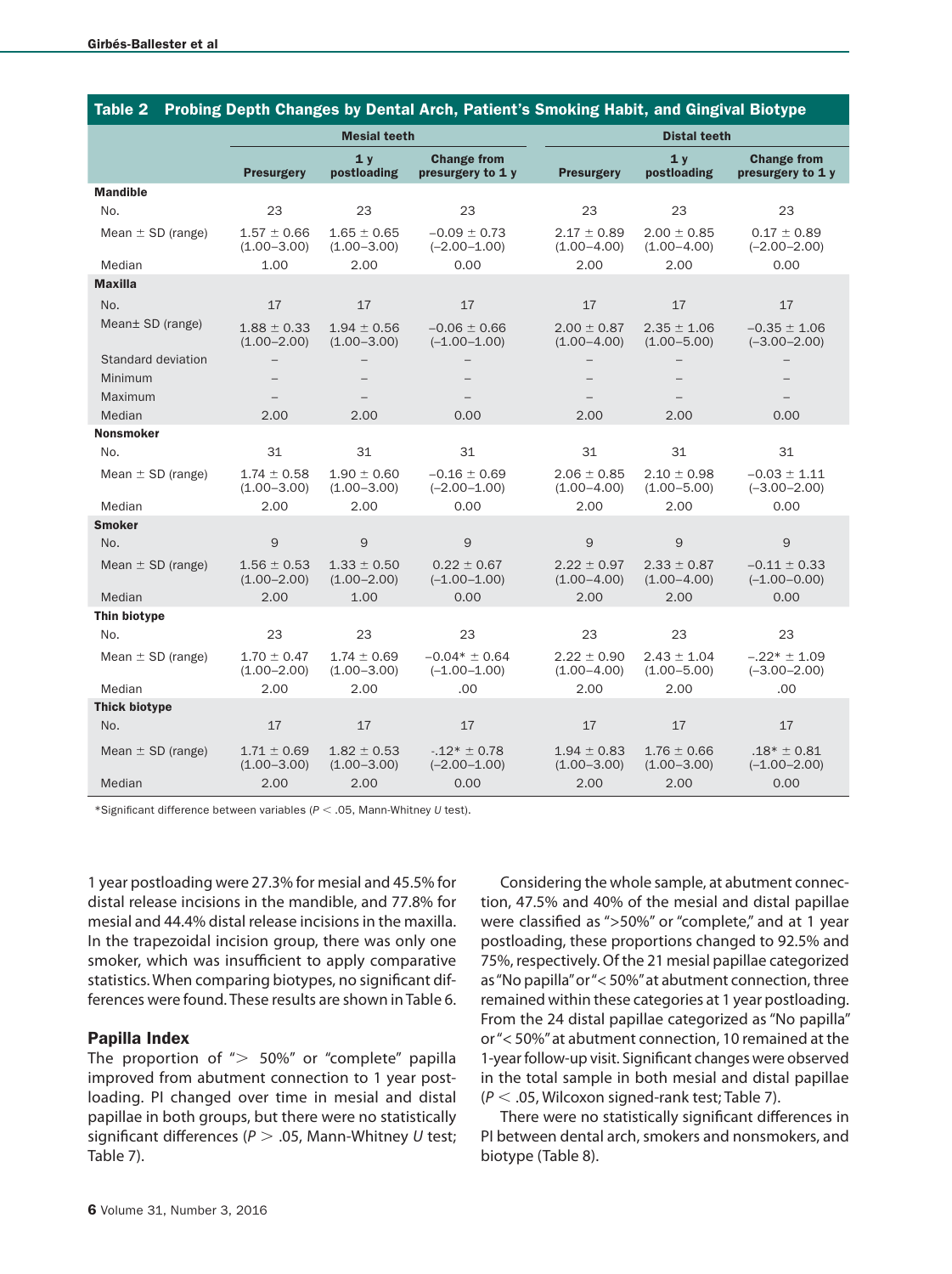|                             |                                      | Recession Changes Over Thile in Aujacent Teeth |                                                       |                                      |                                      |                                                       |  |  |  |  |
|-----------------------------|--------------------------------------|------------------------------------------------|-------------------------------------------------------|--------------------------------------|--------------------------------------|-------------------------------------------------------|--|--|--|--|
|                             |                                      | <b>Mesial teeth</b>                            |                                                       |                                      | <b>Distal teeth</b>                  |                                                       |  |  |  |  |
|                             | <b>Presurgery</b>                    | 1 y postloading                                | <b>Change from</b><br>presurgery to<br>1 <sub>y</sub> | <b>Presurgery</b>                    | 1 y postloading                      | <b>Change from</b><br>presurgery to<br>1 <sub>y</sub> |  |  |  |  |
| Intrasulcular incision      |                                      |                                                |                                                       |                                      |                                      |                                                       |  |  |  |  |
| No.                         | 20                                   | 20                                             | 20                                                    | 20                                   | 20                                   | 20                                                    |  |  |  |  |
| Mean $\pm$ SD (range)       | $-0.58 \pm 1.39$<br>$(-4.00 - 1.00)$ | $-1.20 \pm 1.09$<br>$(-3.00 - 1.00)$           | $0.63 \pm 1.02$<br>$(-1.00 - 2.50)$                   | $-0.58 \pm 1.09$<br>$(-2.50 - 1.00)$ | $-0.95 \pm 1.10$<br>$(-3.00 - 0.00)$ | $0.38 \pm 0.93$<br>$(-1.00 - 3.00)$                   |  |  |  |  |
| Median                      | .00                                  | $-1.00$                                        | 1.00                                                  | .00                                  | $-1.00$                              | .00                                                   |  |  |  |  |
| <b>Trapezoidal incision</b> |                                      |                                                |                                                       |                                      |                                      |                                                       |  |  |  |  |
| No.                         | 20                                   | 20                                             | 20                                                    | 20                                   | 20                                   | 20                                                    |  |  |  |  |
| Mean $\pm$ SD (range)       | $-1.28 \pm 1.52$<br>$(-4.00 - 1.00)$ | $-1.80 \pm 1.47$<br>$(-5.00 - 1.00)$           | $0.53 \pm 1.04$<br>$(-1.00 - 2.00)$                   | $-1.30 \pm 1.58$<br>$(-3.50 - 1.00)$ | $-1.25 \pm 1.25$<br>$(-3.00 - 1.00)$ | $-0.05 \pm 1.01$<br>$(-2.00 - 2.00)$                  |  |  |  |  |
| Median                      | $-1.50$                              | $-2.00$                                        | .00                                                   | $-1.00$                              | $-1.00$                              | .00                                                   |  |  |  |  |
| <b>Total</b>                |                                      |                                                |                                                       |                                      |                                      |                                                       |  |  |  |  |
| No.                         | 40                                   | 40                                             | 40                                                    | 40                                   | 40                                   | 40                                                    |  |  |  |  |
| Mean $\pm$ SD (range)       | $-0.93 \pm 1.48$<br>$(-4.00 - 1.00)$ | $-1.50 \pm 1.32$<br>$(-5.00 - 1.00)$           | $0.58* \pm 1.02$<br>$(-1.00 - 2.50)$                  | $-0.94 \pm 1.39$<br>$(-3.50 - 1.00)$ | $-1.10 \pm 1.17$<br>$(-3.00 - 1.00)$ | $0.16 \pm 0.98$<br>$(-2.00 - 3.00)$                   |  |  |  |  |
| Median                      | $-1.00$                              | $-1.00$                                        | .25                                                   | $-1.00$                              | $-1.00$                              | .00                                                   |  |  |  |  |

## Table 3 Recession Changes by Treatment Group (Intrasulcular vs Trapezoidal Incision) and Level of Changes Over Time in Adjacent Teeth

Significant difference between groups (*P* < .05, Mann-Whitney *U* test).

### Table 4 Recession Changes (mm) by Dental Arch, Patient's Smoking Habit, and Gingival Biotype

|                                    |                                                 | <b>Mesial teeth</b>                             |                                             |                                                 | <b>Distal teeth</b>                             |                                              |
|------------------------------------|-------------------------------------------------|-------------------------------------------------|---------------------------------------------|-------------------------------------------------|-------------------------------------------------|----------------------------------------------|
|                                    |                                                 |                                                 | <b>Change from</b><br>presurgery to         |                                                 |                                                 | <b>Change from</b><br>presurgery to          |
|                                    | <b>Presurgery</b>                               | 1 y postloading                                 | 1 <sub>v</sub>                              | <b>Presurgery</b>                               | 1 v postloading                                 | 1 <sub>v</sub>                               |
| <b>Mandible</b>                    |                                                 |                                                 |                                             |                                                 |                                                 |                                              |
| No.                                | 23                                              | 23                                              | 23                                          | 23                                              | 23                                              | 23                                           |
| $Mean + SD$<br>(range)             | $-0.74 + 1.46$<br>$(-4.00 - 1.00)$              | $-1.33 \pm 1.33$<br>$(-4.00 - 1.00)$            | $0.59 \pm 1.08$<br>$(-1.00 - 2.50)$         | $-0.67 + 1.38$<br>$(-3.50 - 1.00)$              | $-0.91 \pm 1.16$<br>$(-3.00 - 1.00)$            | $0.24 + 1.06$<br>$(-2.00 - 3.00)$            |
| Median                             | .00                                             | $-1.00$                                         | .00                                         | .00                                             | $-1.00$                                         | .00                                          |
| <b>Maxilla</b>                     |                                                 |                                                 |                                             |                                                 |                                                 |                                              |
| No.                                | 17                                              | 17                                              | 17                                          | 17                                              | 17                                              | 17                                           |
| Mean $\pm$ SD<br>(range)<br>Median | $-1.18 \pm 1.51$<br>$(-4.00 - 1.00)$<br>$-1.00$ | $-1.74 \pm 1.30$<br>$(-5.00 - 0.00)$<br>$-2.00$ | $0.56 \pm 0.97$<br>$(-1.00 - 2.00)$<br>1.00 | $-1.29 \pm 1.37$<br>$(-3.50 - 1.00)$<br>$-2.00$ | $-1.35 \pm 1.17$<br>$(-3.00 - 0.00)$<br>$-1.00$ | $0.06 \pm 0.88$<br>$(-1.50 - 1.00)$<br>.00   |
| <b>Nonsmoker</b>                   |                                                 |                                                 |                                             |                                                 |                                                 |                                              |
| No.                                | 31                                              | 31                                              | 31                                          | 31                                              | 31                                              | 31                                           |
| Mean $\pm$ SD<br>(range)<br>Median | $-1.10 \pm 1.54$<br>$(-4.00 - 1.00)$<br>$-1.00$ | $-1.65 \pm 1.37$<br>$(-5.00 - 1.00)$<br>$-1.50$ | $0.55 \pm 1.04$<br>$(-1.00 - 2.50)$<br>0.00 | $-1.08 \pm 1.49$<br>$(-3.50 - 1.00)$<br>$-1.00$ | $-1.19 \pm 1.19$<br>$(-3.00 - 1.00)$<br>$-1.00$ | $0.11 \pm 1.05$<br>$(-2.00 - 3.00)$<br>0.00  |
| <b>Smoker</b>                      |                                                 |                                                 |                                             |                                                 |                                                 |                                              |
| No.                                | 9                                               | 9                                               | 9                                           | 9                                               | 9                                               | 9                                            |
| Mean $\pm$ SD<br>(range)<br>Median | $-0.33 \pm 1.12$<br>$(-2.00 - 1.00)$<br>0.00    | $-1.00 \pm 1.00$<br>$(-3.00 - 0.00)$<br>$-1.00$ | $0.67 \pm 1.00$<br>$(-1.00 - 2.00)$<br>1.00 | $-0.44 \pm 0.88$<br>$(-2.00 - 1.00)$<br>0.00    | $-0.78 \pm 1.09$<br>$(-3.00 - 0.00)$<br>0.00    | $0.33 \pm 0.71$<br>$(-1.00 - 1.00)$<br>0.00  |
| <b>Thin</b>                        |                                                 |                                                 |                                             |                                                 |                                                 |                                              |
| No.                                | 23                                              | 23                                              | 23                                          | 23                                              | 23                                              | 23                                           |
| Mean $\pm$ SD<br>(range)<br>Median | $-1.37 \pm 1.21$<br>$(-4.00 - 1.00)$<br>$-2.00$ | $-1.65 \pm 1.26$<br>$(-5.00 - 0.00)$<br>$-2.00$ | $0.28 \pm 0.95$<br>$(-1.00 - 2.50)$<br>0.00 | $-1.35 \pm 1.12$<br>$(-3.50 - 1.00)$<br>$-1.00$ | $-1.30 \pm 1.06$<br>$(-3.00 - 0.00)$<br>$-1.00$ | $-0.04 \pm 0.81$<br>$(-1.50 - 1.00)$<br>0.00 |
| <b>Thick</b>                       |                                                 |                                                 |                                             |                                                 |                                                 |                                              |
| No.                                | 17                                              | 17                                              | 17                                          | 17                                              | 17                                              | 17                                           |
| Mean $\pm$ SD<br>(range)           | $-0.32 \pm 1.63$<br>$(-4.00 - 1.00)$            | $-1.29 \pm 1.40$<br>$(-4.00 - 1.00)$            | $0.97 \pm 1.01$<br>$(-1.00 - 2.00)$         | $-0.38 \pm 1.56$<br>$(-3.50 - 1.00)$            | $-0.82 \pm 1.29$<br>$(-3.00 - 1.00)$            | $0.44 \pm 1.14$<br>$(-2.00 - 3.00)$          |
| Median                             | 0.00                                            | $-1.00$                                         | 1.00                                        | 0.00                                            | $-1.00$                                         | 0.00                                         |

No significant difference between variables (*P* < .05, Mann-Whitney *U* test).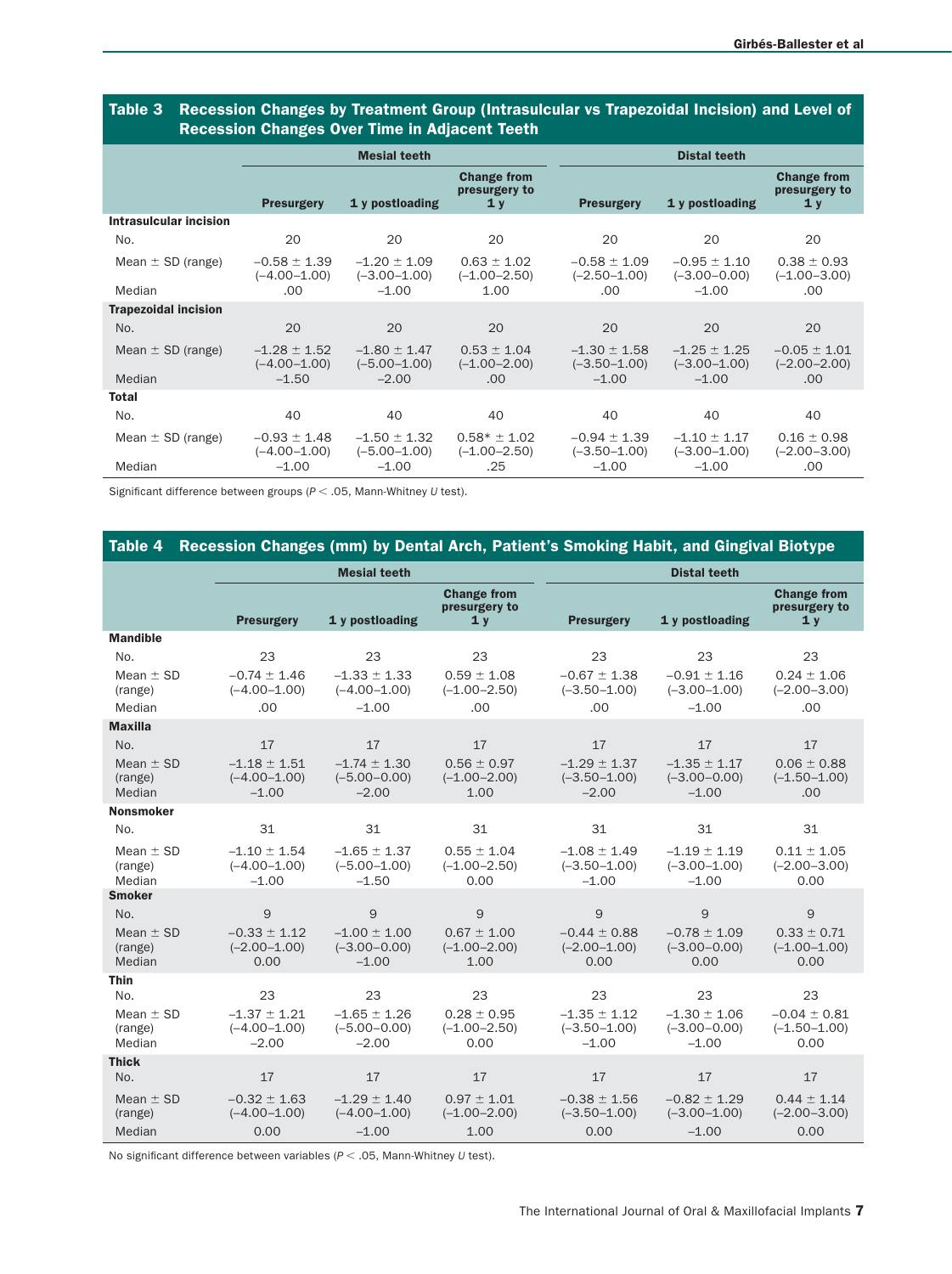### Table 5 Scar Formation and Scar Formation Changes Over Time in Patients Treated with Trapezoidal Incision

| <b>HapoLorum Highold</b>  |                       |          |                    |                     |              |                               |             |                       |             |                     |              |                               |
|---------------------------|-----------------------|----------|--------------------|---------------------|--------------|-------------------------------|-------------|-----------------------|-------------|---------------------|--------------|-------------------------------|
|                           |                       |          | <b>Mesial scar</b> |                     |              | <b>Distal scar</b>            |             |                       |             |                     |              |                               |
|                           | 1 mo after<br>surgery |          |                    | 6 mo<br>postloading |              | 1 <sub>v</sub><br>postloading |             | 1 mo after<br>surgery |             | 6 mo<br>postloading |              | 1 <sub>y</sub><br>postloading |
|                           | $\mathsf{n}$          | %        | $\mathbf n$        | %                   | $\mathsf{n}$ | %                             | $\mathbf n$ | %                     | $\mathbf n$ | %                   | $\mathsf{n}$ | %                             |
| <b>Trapezoidal</b>        |                       |          |                    |                     |              |                               |             |                       |             |                     |              |                               |
| Total                     | 20                    | 100      | 20                 | 100                 | 20           | 100                           | 20          | 100                   | 20          | 100                 | 20           | 100                           |
| No visible scar           | $\mathbf 0$           | $\Omega$ | 2                  | 10                  | 10           | $50*$                         | $\Omega$    | $\Omega$              | 4           | 20                  | 9            | $45^*$                        |
| Partially visible<br>scar | 2                     | 10       | 16                 | 80                  | 9            | 45                            | 3           | 15                    | 13          | 65                  | 9            | 45                            |
| Clearly visible scar      | 18                    | 90       | 2                  | 10                  | $\mathbf{1}$ | 5                             | 17          | 85                    | 3           | 15                  | 2            | 10                            |

\*Indicates how the scar formation decreased significantly (*P* < .05, Mann-Whitney *U* test).

## Table 6 Scar Formation Changes by Dental Arch and Gingival Biotype

|                           |                       |             |                | <b>Mesial scar</b>  |                |                               | <b>Distal scar</b> |                       |                |                     |                |                               |
|---------------------------|-----------------------|-------------|----------------|---------------------|----------------|-------------------------------|--------------------|-----------------------|----------------|---------------------|----------------|-------------------------------|
|                           | 1 mo after<br>surgery |             |                | 6 mo<br>postloading |                | 1 <sub>v</sub><br>postloading |                    | 1 mo after<br>surgery |                | 6 mo<br>postloading |                | 1 <sub>v</sub><br>postloading |
|                           | $\overline{ }$        | %           | $\mathbf n$    | %                   | $\mathbf n$    | %                             | $\mathbf n$        | %                     | $\mathsf{n}$   | %                   | $\mathbf n$    | %                             |
| <b>Mandible</b>           |                       |             |                |                     |                |                               |                    |                       |                |                     |                |                               |
| Total                     | 11                    | 100         | 11             | 100                 | 11             | 100                           | 11                 | 100                   | 11             | 100                 | 11             | 100                           |
| No visible scar           | $\mathbf{O}$          | $\mathbf 0$ | $\mathbf{1}$   | 9.1                 | 3              | $27.3*$                       | $\mathbf 0$        | $\mathbf{O}$          | 3              | 27.3                | 5              | $45.5*$                       |
| Partially visible<br>scar | $\mathbf 1$           | 9.1         | 8              | 72.7                | $\overline{7}$ | 63.6                          | $\overline{2}$     | 18.2                  | 6              | 54.5                | $\overline{4}$ | 36.4                          |
| Clearly visible scar      | 10                    | 90.9        | 2              | 18.2                | $\mathbf{1}$   | 9.1                           | $\overline{9}$     | 81.8                  | $\overline{2}$ | 18.2                | $\overline{2}$ | 18.2                          |
| <b>Maxilla</b>            |                       |             |                |                     |                |                               |                    |                       |                |                     |                |                               |
| Total                     | 9                     | 100         | 9              | 100                 | 9              | 100                           | 9                  | 100                   | 9              | 100                 | 9              | 100                           |
| No visible scar           | $\overline{0}$        | $\Omega$    | $\mathbf{1}$   | 11.1                | $\overline{7}$ | $77.8*$                       | $\mathbf{O}$       | $\Omega$              | $\mathbf{1}$   | 11.1                | $\overline{4}$ | $44.4*$                       |
| Partially visible<br>scar | $\mathbf{1}$          | 11.1        | 8              | 88.9                | 2              | 22.2                          | $\mathbf{1}$       | 11.1                  | $\overline{7}$ | 77.8                | 5              | 55.6                          |
| Clearly visible scar      | 8                     | 88.9        | $\overline{0}$ | $\mathbf{O}$        | $\overline{0}$ | $\overline{0}$                | 8                  | 88.9                  | $\mathbf{1}$   | 11.1                | $\mathbf 0$    | $\mathbf 0$                   |
| Thin biotype              |                       |             |                |                     |                |                               |                    |                       |                |                     |                |                               |
| Total                     | 11                    | 100         | 11             | 100                 | 11             | 100                           | 11                 | 100                   | 11             | 100                 | 11             | 100                           |
| No visible scar           | $\mathbf{O}$          | $\mathbf 0$ | $\mathbf{1}$   | 9.1                 | 5              | $45.5*$                       | $\mathbf{O}$       | $\mathbf{O}$          | $\mathbf{1}$   | 9.1                 | $\overline{4}$ | $36.4*$                       |
| Partially visible<br>scar | $\mathbf{1}$          | 9.1         | 8              | 81.8                | 5              | 45.5                          | $\mathbf{1}$       | 9.1                   | 9              | 81.8                | 6              | 54.5                          |
| Clearly visible scar      | 10                    | 90.9        | $\mathbf 1$    | 9.1                 | $\mathbf{1}$   | 9.1                           | 10                 | 90.9                  | $\mathbf{1}$   | 9.1                 | $\mathbf 1$    | 9.1                           |
| <b>Thick biotype</b>      |                       |             |                |                     |                |                               |                    |                       |                |                     |                |                               |
| Total                     | 9                     | 100         | $\mathsf{9}$   | 100                 | 9              | 100                           | 9                  | 100                   | $\mathsf 9$    | 100                 | $\mathsf g$    | 100                           |
| No visible scar           | $\overline{0}$        | $\Omega$    | $\mathbf{1}$   | 11.1                | 5              | $55.6*$                       | $\mathbf{O}$       | $\Omega$              | 3              | 33.3                | 5              | $55.6*$                       |
| Partially visible<br>scar | $\mathbf{1}$          | 11.1        | $\overline{7}$ | 77.8                | $\overline{4}$ | 44.4                          | 2                  | 22.2                  | $\overline{4}$ | 44.4                | 3              | 33.3                          |
| Clearly visible scar      | 8                     | 88.9        | $\mathbf{1}$   | 11.1                | $\overline{O}$ | $\overline{O}$                | $\overline{7}$     | 77.8                  | $\overline{2}$ | 22.2                | $\mathbf{1}$   | 11.1                          |

\*Indicates how the scar formation decreased significantly (*P* < .05, Mann-Whitney *U* test).

# **DISCUSSION**

The purpose of this prospective study was to compare changes in periodontal clinical parameters of teeth adjacent to interdental single implants, placed using two incision types: intrasulcular and trapezoidal. The results of the present investigation demonstrated that major soft tissue changes around teeth adjacent to single implants

take place between abutment connection and 1 year postloading. In a study about dimensional alterations of peri-implant tissues at single implants, Cardaropoli et al<sup>16</sup> observed most peri-implant soft tissue changes during the first 6 months after implant placement.

One of the parameters evaluated in this study was the papilla index. Better papilla scores were obtained with trapezoidal than with intrasulcular incision. Gomez-Roman<sup>17</sup>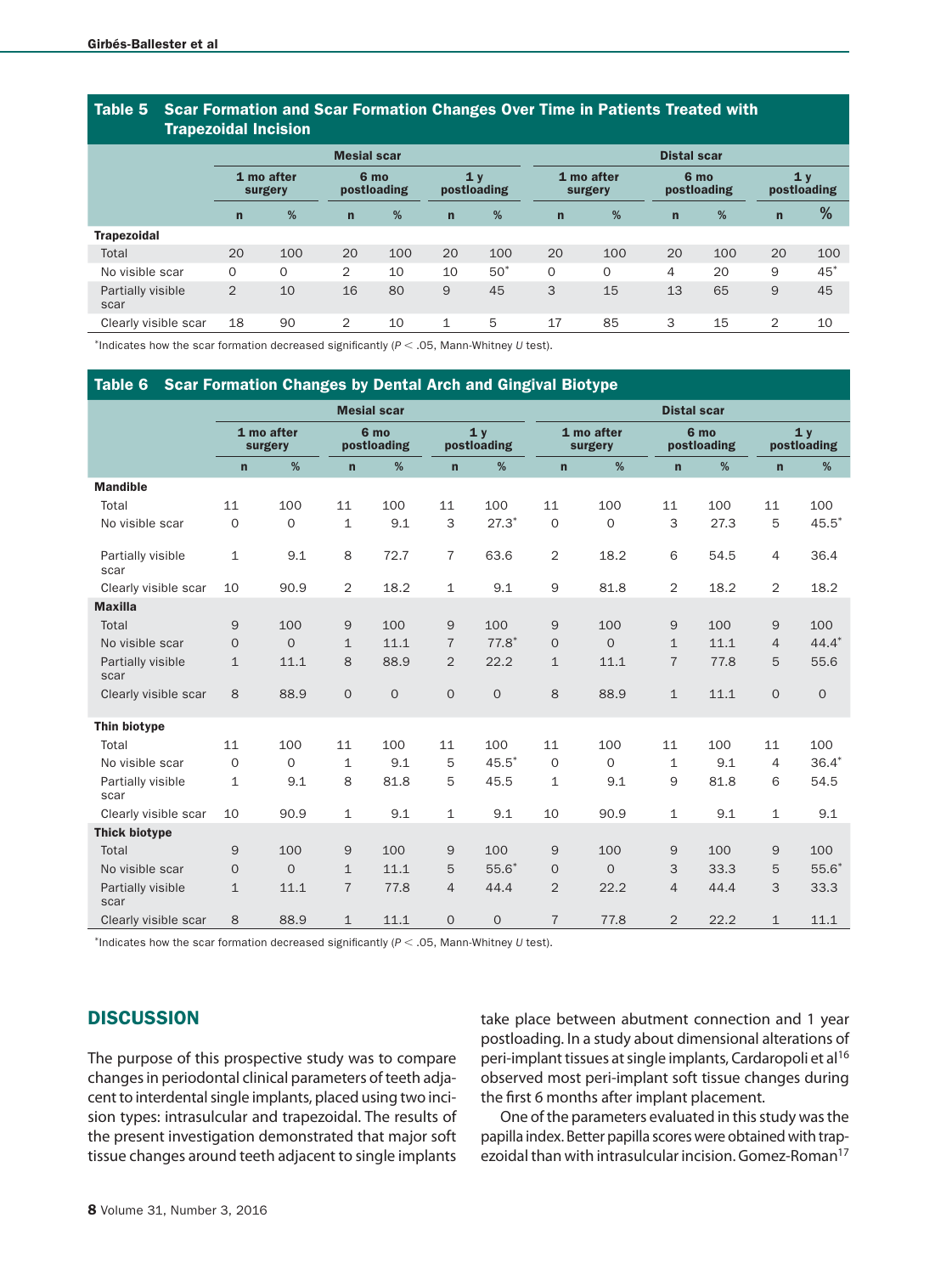### Table 7 Papilla Index by Treatment Group (Intrasulcular vs Trapezoidal Incision) and Changes Over Time

|                      |                               |              |                | <b>Mesial teeth</b> |                               |              | <b>Distal teeth</b>           |              |                     |              |                |                               |  |
|----------------------|-------------------------------|--------------|----------------|---------------------|-------------------------------|--------------|-------------------------------|--------------|---------------------|--------------|----------------|-------------------------------|--|
|                      | <b>Abutment</b><br>connection |              |                | 6 mo<br>postloading | 1 <sub>v</sub><br>postloading |              | <b>Abutment</b><br>connection |              | 6 mo<br>postloading |              |                | 1 <sub>v</sub><br>postloading |  |
|                      | $\mathbf N$                   | %            | N              | %                   | $\mathbf N$                   | %            | $\mathbf N$                   | %            | $\mathbf N$         | %            | $\mathbf N$    | %                             |  |
| <b>Intrasulcular</b> |                               |              |                |                     |                               |              |                               |              |                     |              |                |                               |  |
| Total                | 20                            | 100          | 20             | 100                 | 20                            | 100          | 20                            | 100          | 20                  | 100          | 20             | 100                           |  |
| Complete             | 0                             | $\circ$      | 4              | 20                  | 6                             | $30*$        | 2                             | 10           | 4                   | 20           | 5              | $25^*$                        |  |
| > 50%                | 9                             | 45           | 13             | 65                  | 12                            | 60           | 10                            | 50           | 10                  | 50           | 11             | 55                            |  |
| < 50%                | 10                            | 50           | 2              | 10                  | $\mathbf{1}$                  | 5            | 6                             | 30           | 3                   | 15           | $\overline{2}$ | 10                            |  |
| No papilla           | 1                             | 5            | $\mathbf{1}$   | 5                   | $\mathbf{1}$                  | 5            | $\overline{2}$                | 10           | 3                   | 15           | $\overline{2}$ | 10                            |  |
| <b>Trapezoidal</b>   |                               |              |                |                     |                               |              |                               |              |                     |              |                |                               |  |
| Total                | 20                            | 100          | 20             | 100                 | 20                            | 100          | 20                            | 100          | 20                  | 100          | 20             | 100                           |  |
| Complete             | $\mathbf{O}$                  | $\mathbf{O}$ | $\overline{2}$ | 10                  | $\overline{7}$                | $35*$        | $\overline{O}$                | $\mathbf{O}$ | $\mathbf{1}$        | 5            | $\overline{4}$ | $20*$                         |  |
| > 50%                | 10                            | 50           | 13             | 65                  | 12                            | 60           | $\overline{4}$                | 20           | 12                  | 60           | 10             | 50                            |  |
| < 50%                | $\overline{7}$                | 35           | 5              | 25                  | $\mathbf{1}$                  | 5            | 15                            | 75           | $\overline{7}$      | 35           | 6              | 30                            |  |
| No papilla           | 3                             | 15           | $\mathbf{O}$   | $\overline{O}$      | $\overline{O}$                | $\mathbf{O}$ | $\mathbf{1}$                  | 5            | $\overline{O}$      | $\mathbf{O}$ | $\Omega$       | $\mathbf{O}$                  |  |
| <b>Total</b>         |                               |              |                |                     |                               |              |                               |              |                     |              |                |                               |  |
| Total                | 40                            | 100          | 40             | 100                 | 40                            | 100          | 40                            | 100          | 40                  | 100          | 40             | 100                           |  |
| Complete             | $\circ$                       | $\circ$      | 6              | 15                  | 13                            | $32.5*$      | $\overline{2}$                | 5            | 5                   | 12.5         | 9              | $22.5*$                       |  |
| > 50%                | 19                            | 47.5         | 26             | 65                  | 24                            | 60           | 14                            | 35           | 22                  | 55           | 21             | 52.5                          |  |
| < 50%                | 17                            | 42.5         | $\overline{7}$ | 17.5                | 2                             | 5            | 21                            | 52.5         | 10                  | 25           | 8              | 20                            |  |
| No papilla           | 4                             | 10           | $\mathbf{1}$   | 2.5                 | $\mathbf{1}$                  | 2.5          | 3                             | 7.5          | 3                   | 7.5          | $\overline{2}$ | 5                             |  |

\*Indicates how the papilla increased significantly (*P* < .05, Mann-Whitney *U* test).

pointed out that the intrasulcular incision denudes the interproximal bone adjacent to the teeth, which can affect the nutrition of the bone and produce a superficial resorption. This may be related to the possibility of obtaining better papilla filling in interdental single implants using the trapezoidal incision. Gastaldo et al $^{23}$  evaluated the interproximal area in two dimensions: mesiodistal (interimplant/tooth distance) and apicocoronal (base of the contact point to the bone crest) between tooth and implant. They concluded that a mesiodistal interproximal distance < 3 mm determines the absence of an interproximal papilla. When the mesiodistal distance is 3 to 4 mm and the apicocoronal distance is 3 to 5 mm, the papilla is more frequently present. One of the inclusion criteria in the present study was implant placement without simultaneous bone regeneration. The diameter of the implant was chosen in the function of the mesiodistal and buccolingual/palatal distance. Implants of 3.75 or 4.25 mm were used.

Other authors<sup>14</sup> studied the influence of implant macrodesigns in the peri-implant soft tissue response, showing similar papilla filling with both implant designs. They did not obtain differences between anterior or posterior teeth and smoking habit. In the present study, neither smoking habit nor dental arch affected the periodontal parameters.

A higher mean recession value was observed with the trapezoidal than with the intrasulcular incision, not reaching statistical significance. The trapezoidal incision can severely impair the vascular supply, and scar formation and gingiva shrinkage are possible complications.<sup>2,4</sup> In fact, Kleinheinz et al $^{24}$  performed a cadaveric study recommending intrasulcular incisions because they better respect the vascular supply than trapezoidal incisions. In this sense, Burkhardt et al<sup>25</sup> in a recent review recommended to avoid release incisions during periodontal surgery. In the present study, when the trapezoidal incision was made, the distance from the midcrestal incision to the adjacent tooth was approximately 1.5 to 2 mm. Fickl et al<sup>1</sup> compared tissue reduction following papilla-sparing and sulcular incisions in beagle dogs. They found soft tissue reduction with both incision techniques, but papilla-sparing induced less gingival reduction. These authors left a distance of 3 mm to the interproximal aspect of the tooth, but this is not clinically applicable in an interdental single implant, especially when the tooth to be replaced is a premolar.

There are not studies that assess the changes of the gingival margin at teeth adjacent to single implants. However, studies evaluating changes of periodontal parameters of teeth where a flap has been raised to perform periapical surgery can be used as a reference. Von Arx et al<sup>5</sup> found, after 1 year, a recession of 0.42 mm using intrasulcular incision and no recession (0.05-mm gain) with submarginal incision. These differences were statistically significant.

Regarding PD, the results of the present study were very similar comparing both incision types, and few changes over time were recorded. There are no studies evaluating modifications in PD in adjacent teeth after interdental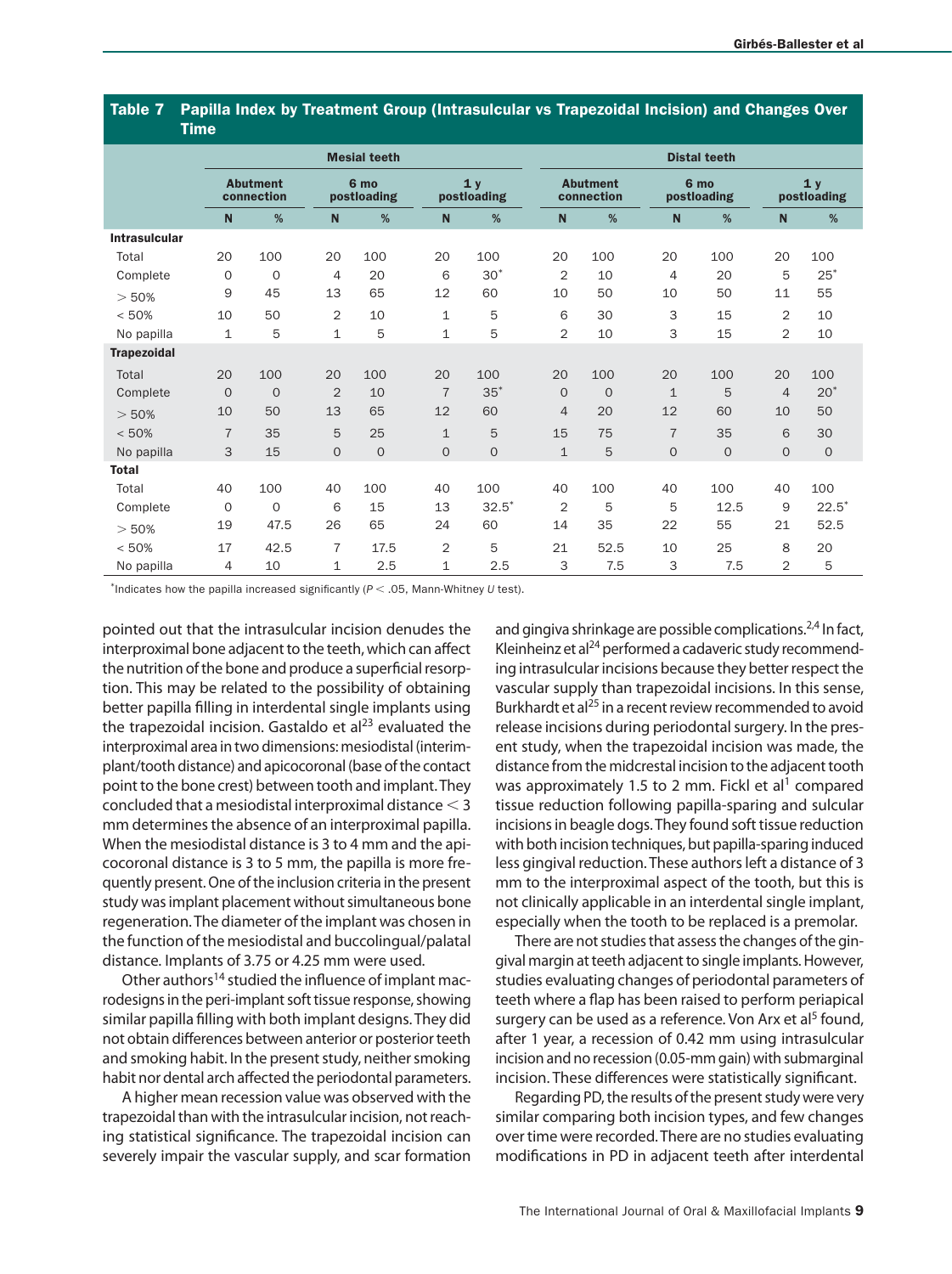| <b>Table 8</b>       |                     | Papilla Index Changes by Dental Arch, Smoking Habits, and Gingival Biotype |                |                     |                |                   |                |                               |                |                     |                |                   |  |
|----------------------|---------------------|----------------------------------------------------------------------------|----------------|---------------------|----------------|-------------------|----------------|-------------------------------|----------------|---------------------|----------------|-------------------|--|
|                      |                     |                                                                            |                | <b>Mesial teeth</b> |                |                   |                | <b>Distal teeth</b>           |                |                     |                |                   |  |
|                      |                     | <b>Abutment</b><br>connection                                              |                | 6 mo<br>postloading |                | 1y<br>postloading |                | <b>Abutment</b><br>connection |                | 6 mo<br>postloading |                | 1y<br>postloading |  |
|                      | $\mathbf{r}$        | %                                                                          | $\mathbf{r}$   | %                   | $\mathbf{r}$   | %                 | $\mathbf{r}$   | %                             | $\mathbf{r}$   | %                   | $\overline{ }$ | %                 |  |
| <b>Mandible</b>      |                     |                                                                            |                |                     |                |                   |                |                               |                |                     |                |                   |  |
| Total                | 23                  | 100                                                                        | 23             | 100                 | 23             | 100               | 23             | 100                           | 23             | 100                 | 23             | 100               |  |
| Complete             | $\mathbf 0$         | $\mathbf 0$                                                                | 5              | 21.7                | 6              | 26.1              | $\overline{2}$ | 8.7                           | 3              | 13.0                | 5              | 21.7              |  |
| > 50%                | 12                  | 52.2                                                                       | 13             | 56.5                | 17             | 73.9              | 9              | 39.1                          | 14             | 60.9                | 14             | 60.9              |  |
| < 50%                | 10                  | 43.5                                                                       | 5              | 21.7                | $\mathbf 0$    | $\mathbf 0$       | 11             | 47.8                          | 5              | 21.7                | 3              | 13                |  |
| No papilla           | $\mathbf{1}$        | 4.3                                                                        | $\overline{0}$ | $\overline{O}$      | $\mathbf{O}$   | $0^*$             | $\mathbf{1}$   | 4.3                           | $\mathbf{1}$   | 4.3                 | $\mathbf{1}$   | $4.3*$            |  |
| <b>Maxilla</b>       |                     |                                                                            |                |                     |                |                   |                |                               |                |                     |                |                   |  |
| Total                | 17                  | 100                                                                        | 17             | 100                 | 17             | 100               | 17             | 100                           | 17             | 100                 | 17             | 100               |  |
| Complete             | $\mathbf 0$         | $\Omega$                                                                   | $\mathbf{1}$   | 5.9                 | $\overline{7}$ | 41.2              | $\mathbf 0$    | $\Omega$                      | $\overline{2}$ | 11.8                | $\overline{4}$ | 23.5              |  |
| > 50%                | $\overline{7}$      | 41.2                                                                       | 13             | 76.5                | $\overline{7}$ | 41.2              | 5              | 29.4                          | 8              | 47.1                | $\overline{7}$ | 41.2              |  |
| < 50%                | $\overline{7}$      | 41.2                                                                       | $\overline{2}$ | 11.8                | $\overline{2}$ | 11.8              | 10             | 58.8                          | 5              | 29.4                | 5              | 29.4              |  |
| No papilla           | 3                   | 17.6                                                                       | $\mathbf{1}$   | 5.9                 | $\mathbf{1}$   | $5.9*$            | $\overline{2}$ | 11.8                          | $\overline{2}$ | 11.8                | $\mathbf{1}$   | $5.9*$            |  |
| <b>Nonsmoker</b>     |                     |                                                                            |                |                     |                |                   |                |                               |                |                     |                |                   |  |
| Total                | 31                  | 100                                                                        | 31             | 100                 | 31             | 100               | 31             | 100.0                         | 31             | 100                 | 31             | 100               |  |
| Complete             | $\mathbf{O}$        | $\mathsf{O}\xspace$                                                        | $\overline{2}$ | 6.5                 | 11             | 35.5              | $\mathbf{O}$   | $\overline{0}$                | $\overline{2}$ | 6.5                 | 11             | 35.5              |  |
| > 50%                | 17                  | 54.8                                                                       | 24             | 77.4                | 18             | 58.1              | 17             | 54.8                          | 24             | 77.4                | 18             | 58.1              |  |
| < 50%                | 11                  | 35.5                                                                       | 5              | 16.1                | $\overline{2}$ | 6.5               | 11             | 35.5                          | 5              | 16.1                | $\overline{2}$ | 6.5               |  |
| No papilla           | 3                   | 9.7                                                                        | $\overline{0}$ | $\overline{O}$      | $\mathbf{O}$   | $0^*$             | 3              | 9.7                           | $\overline{0}$ | $\mathbf 0$         | $\mathbf{O}$   | $0^*$             |  |
| <b>Smoker</b>        |                     |                                                                            |                |                     |                |                   |                |                               |                |                     |                |                   |  |
| Total                | 9                   | 100                                                                        | $\overline{9}$ | 100                 | $\mathsf 9$    | 100               | $\overline{9}$ | 100                           | 9              | 100                 | $\overline{9}$ | 100               |  |
| Complete             | $\mathsf{O}\xspace$ | $\overline{O}$                                                             | $\overline{4}$ | 44.4                | $\overline{2}$ | 22.2              | $\mathbf{O}$   | $\overline{O}$                | $\overline{4}$ | 44.4                | $\overline{2}$ | 22.2              |  |
| > 50%                | $\overline{2}$      | 22.2                                                                       | $\overline{2}$ | 22.2                | 6              | 66.7              | $\overline{2}$ | 22.2                          | $\overline{2}$ | 22.2                | 6              | 66.7              |  |
| < 50%                | 6                   | 66.7                                                                       | $\overline{2}$ | 22.2                | $\mathbf 0$    | $\mathbf 0$       | 6              | 66.7                          | $\overline{2}$ | 22.2                | $\overline{0}$ | $\mathbf 0$       |  |
| No papilla           | $\mathbf{1}$        | 11.1                                                                       | $\mathbf{1}$   | 11.1                | $\mathbf 1$    | $11.1*$           | $\mathbf{1}$   | 11.1                          | $\mathbf{1}$   | 11.1                | $\mathbf{1}$   | $11.1*$           |  |
| Thin biotype         |                     |                                                                            |                |                     |                |                   |                |                               |                |                     |                |                   |  |
| Total                | 23                  | 100                                                                        | 23             | 100                 | 23             | 100               | 23             | 100                           | 23             | 100                 | 23             | 100               |  |
| Complete             | $\mathbf{O}$        | $\mathsf{O}\xspace$                                                        | $\overline{4}$ | 17.4                | 8              | 34.8              | $\mathbf{O}$   | $\mathbf{O}$                  | $\overline{4}$ | 17.4                | 8              | 34.8              |  |
| > 50%                | 9                   | 39.1                                                                       | 12             | 52.2                | 12             | 52.2              | 9              | 39.1                          | 12             | 52.2                | 12             | 52.2              |  |
| < 50%                | 11                  | 47.8                                                                       | 6              | 26.1                | $\overline{2}$ | 8.7               | 11             | 47.8                          | 6              | 26.1                | $\overline{2}$ | 8.7               |  |
| No papilla           | 3                   | 13.0                                                                       | 1              | 4.3                 | 1              | $4.3*$            | 3              | 13.0                          | 1              | 4.3                 | $\mathbf{1}$   | $4.3*$            |  |
| <b>Thick biotype</b> |                     |                                                                            |                |                     |                |                   |                |                               |                |                     |                |                   |  |
| Total                | 17                  | 100                                                                        | 17             | 100                 | 17             | 100               | 17             | 100                           | 17             | 100                 | 17             | 100               |  |
| Complete             | $\mathbf 0$         | $\mathsf{O}\xspace$                                                        | $\overline{2}$ | 11.8                | 5              | 29.4              | $\mathbf{O}$   | $\overline{O}$                | $\overline{2}$ | 11.8                | 5              | 29.4              |  |
| > 50%                | 10                  | 58.8                                                                       | 14             | 82.4                | 12             | 70.6              | 10             | 58.8                          | 14             | 82.4                | 12             | 70.6              |  |
| < 50%                | 6                   | 35.3                                                                       | $\mathbf{1}$   | 5.9                 | $\mathbf 0$    | $\mathbf 0$       | 6              | 35.3                          | $\mathbf{1}$   | 5.9                 | $\Omega$       | $\mathbf 0$       |  |
| No papilla           | $\mathbf{1}$        | 5.9                                                                        | $\overline{0}$ | $\overline{O}$      | $\overline{0}$ | $0^*$             | $\mathbf{1}$   | 5.9                           | $\overline{O}$ | $\overline{O}$      | $\overline{0}$ | $0^*$             |  |

\*Indicates how the papilla increased significantly between variables (*P* < .05, Mann-Whitney *U* test).

implant placement. An increase from a mean of 2.4 to 3 mm between 1 and 3 years in nonsubmerged implants has been shown.<sup>26</sup> After implant placement with simultaneous guided bone regeneration, an increase in PD from 3.69 to 4.43 mm from 3 to 12 months postloading occurred.<sup>15</sup> In apical surgery, von Arx et al<sup>5</sup> assessed soft tissue changes after treatment. They compared three incision types, observing differences regarding the gingival margin position. One year after surgery, no significant differences in PD were found.

Kerner et al<sup>27</sup> pointed out that objective measurements in mucogingival surgery, such as the percentage of root coverage, offer the advantage of reliability; however, esthetic evaluation (ie, scarring) is more difficult to assess. More explicit criteria are required to improve the reliability of scales for esthetic assessment. To the authors' knowledge, only Cairo et al<sup>28</sup> proposed a classification on scar formation in mucogingival surgery. They classified soft tissue texture as scar formation and/or keloid-like appearance (zero points) and absence of scar or keloid formation (one point). To the authors' knowledge, there is not peri-implant mucosa scar classification described in the literature, so they proposed a classification from more to less esthetic as: *(0)* no visible scar, *(1)* partially visible scar,